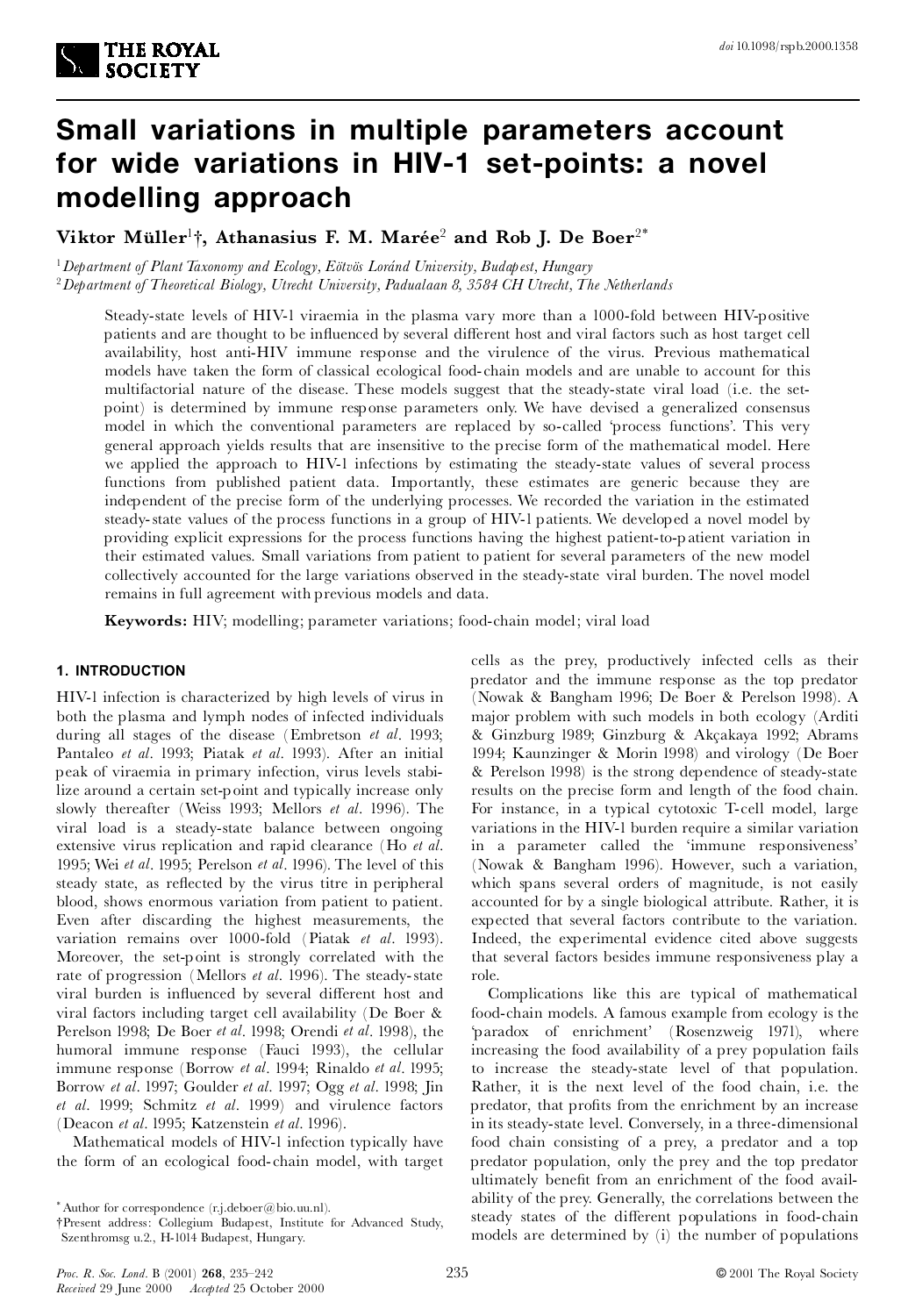in the food chain, (ii) saturation effects within the different populations, and (iii) competition effects within the different populations (Arditi & Ginzburg 1989; Ginzburg & Akçakaya 1992; Abrams 1994; Kaunzinger & Morin 1998). Whether or not mathematical models are in agreement with, for example, the observed negative correlation between the specific  $CD8<sup>+</sup>$  T-cell immune response and the viral load (Ogg *et al*. 1998) or with the positive correlation between the viral load and target cell levels (Orendi *et al*. 1998) does not rest on a generic property of the models. Instead, it depends on the length of the food chain of the model and/or on the precise form of the interaction terms.

Developing mathematical models for HIV-1 infection that are simple enough to allow a good understanding and realistic enough to allow small variations in several factors to account collectively for large variations in the viral burden during the asymptomatic quasi-steady state remains a major challenge. The main objective of this paper is to pick up this challenge by developing a novel heuristic approach that allows the identification of the processes controlling the steady-state levels. The approach is applied here to a discussion of the factors controlling HIV-1 during clinical latency.

## **2. A CONSENSUS MODEL WITH `PROCESS FUNCTIONS'**

We adopt a widely used minimal model of an HIV-1 infection (Nowak & Bangham 1996; Bonhoeffer et al. 1997*a*,*b*; De Boer & Perelson 1998) written in the `Arden notation' [\(http://www-binf.bio.uu.nl/](http://www-binf.bio.uu.nl/%7Erdb/arden.html) $\sim$ rdb/arden.html). The model considers target cells *T*, productively infected cells *I*, virus *V* and immune effector  $CD8^+$  T cells *E*. The structure of the model resembles an ecological food chain of a prey *T*, its predator *I* with a life stage *V* and a top predator *E* (De Boer & Perelson 1998). Since the steadystate levels during HIV-1 clinical latency are changing on a very slow time-scale of years, one typically studies the equilibria of the model. The novelty of our approach resides in the interpretation of the parameters of the model: any 'parameter' in equations  $(1)$ – $(4)$  is explicitly allowed to be any function of the other `parameters' and/ or variables of the model. Because each `parameter' in fact reflects a process, we call each of them a process function'. For example, the process  $\sigma$  by which target cells are produced could be written as  $\sigma = aQ$ , where  $aQ$ represents the activation *a* of quiescent cells *Q* (Stilianakis *et al.* 1997); the process  $\alpha$  of the activation of the immune response could be written as a saturation function  $\alpha$  $= a/(h + I)$  (De Boer & Perelson 1998) and the death process  $\delta$  of infected cells could be made dependent on the immune response  $\delta = kE$ , where *k* is the killing rate. This interpretation of parameters as processes allows us to postpone the specification of the interaction between the immune response  $E$  and equations (1)–(4). Thus, we first obtain generic results that are truly independent of the form of this interaction.

We write our generalized consensus model as follows:

$$
\frac{\mathrm{d}T}{\mathrm{d}t} = \sigma - \delta_T T - \beta T V,\tag{1}
$$

$$
\frac{\mathrm{d}I}{\mathrm{d}t} = f\beta T V - \delta I,\tag{2}
$$

$$
\frac{dV}{dt} = pI - cV,
$$
\n(3)\n
$$
\frac{dE}{dE} = F - cV,
$$
\n(4)

$$
\frac{dE}{dt} = \alpha EI - \delta_E E,\tag{4}
$$

where the process function  $\sigma$  is the source of target cells,  $\beta$  is an infection process,  $f$  is the fraction of successful infections,  $\phi$  represents the rate of virion production,  $c$  is the virion clearance rate and  $\alpha$  is the immune responsiveness. All process functions  $\delta$  determine death rates. One can easily see that this comprises a three-dimensional food chain because the fast time-scale of equation (3) typically allows for its replacement by the quasi-steadystate assumption  $V = (p/c)I$ .<br>One obtains the steady-state expressions

$$
\hat{I} = \frac{\delta_E}{\alpha},\tag{5}
$$

$$
\hat{V} = \frac{p}{c}\hat{I},\tag{6}
$$

and

$$
\hat{T} = \frac{\sigma}{\delta_T + \beta \hat{V}} = \frac{\iota \alpha \sigma}{\iota \alpha \delta_T + \beta \delta_E} \tag{7}
$$

from equations  $(4)$ ,  $(3)$  and  $(1)$ , respectively. Equation  $(5)$ suggests that the only factors determining the steady-state level of productively infected cells  $\hat{I}$  are the  $\hat{I}$  mmune responsiveness'  $\alpha$  and the death rate of immune effectors  $\delta_F$  (Nowak & Bangham 1996). Because one expects  $\delta_F$  to vary little between patients, large variations in *I*^ would require similar variations in  $\alpha$ . Other factors such as target cell availability and viral virulence seem to have no effect whatsoever in controlling  $\tilde{I}$  because they are not reflected in either  $\delta_E$  or  $\alpha$ . This is a generalization of an earlier study (Nowak & Bangham 1996) because we have not specified the effect of the immune response on the system beforehand.

Formally, it is not known whether patients differing by orders of magnitude in their viral load in the peripheral blood (Mellors *et al.* 1996) also have large differences in the total body counts of productively infected cells *I*^. From equation  $(6)$ , differences in the viral production  $p$ and in the viral clearance *c* could contribute to the observed variations in  $\hat{V}$ . However, there is little indication that patients differ markedly in  $p$  (Haase *et al.* 1996; Hockett *et al*. 1999) or in *c* (Perelson *et al*. 1996; Mittler *et al*. 1999; Ramratnam *et al*. 1999). Moreover, there is good correlation between the numbers of productively infected cells and the amounts of virus in the lymphoid tissue or in the peripheral blood (Hockett *et al*. 1999). Finally, the fact that the viral burden in the peripheral blood is a good predictor of the rate of disease progression (Mellors *et al*. 1996) also suggests that patients with a high viral load do have a severe infection, i.e. do have a high  $\hat{I}$ . In this paper we therefore wish to explain large differences in  $\hat{I}$  with small differences in parameter values. Equation  $(5)$  fails to account for this: large differences in  $\hat{I}$  require large differences in  $\alpha$ .

Because there is no explicit connection between equation (4) and the rest of the system, we cannot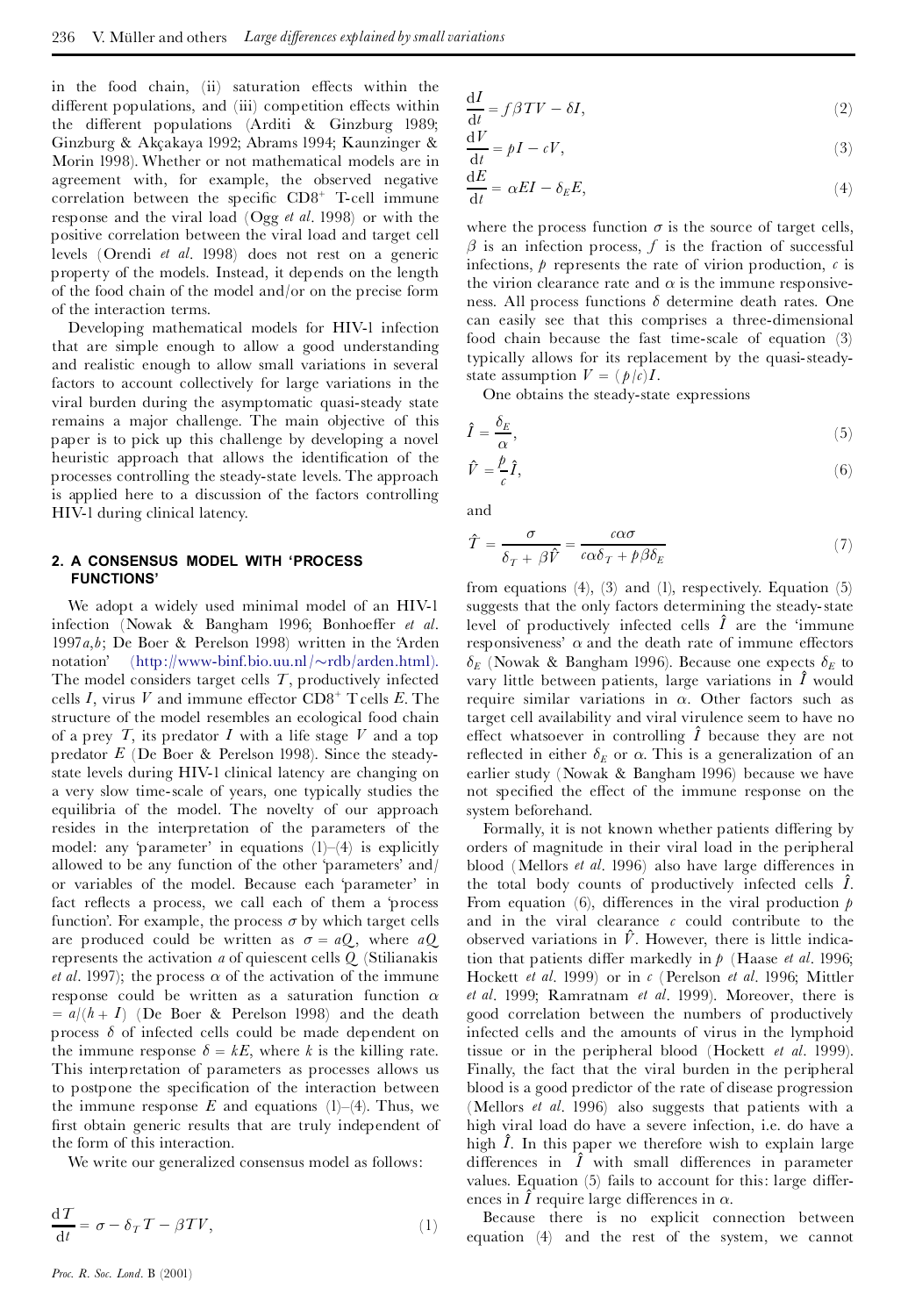determine the steady state  $\hat{E}$ . However, for the special case where  $\hat{E} = 0$  or where  $\hat{E}$  is at a constant (e.g. maximum) level, one can drop equation (4) from the system and obtain a target-cell-limited solution (McLean *et al*. 1991; McLean & Nowak 1992; De Boer & Perelson 1998) from equations (2), (1) and (3), respectively, i.e.

$$
\hat{T} = \frac{\delta c}{f \beta p},\tag{8}
$$

$$
\hat{I} = \frac{\sigma f}{\delta} - \frac{\delta_T c}{\beta p},\tag{9}
$$

and

$$
\hat{V} = \frac{\hat{p}}{c}\hat{I} \tag{10}
$$

These steady-state expressions differ radically from the expressions in equations  $(5)-(7)$ . This illustrates the problem outlined in  $\S$ 1, i.e. that steady states in a foodchain model depend crucially on its form and length (Arditi & Ginzburg 1989; Ginzburg & Akçakaya 1992; Abrams 1994; Kaunzinger & Morin 1998).

# **3. PUBLISHED ESTIMATED VALUES**

Several steady-state values of the process functions and the variables of this consensus model have been estimated previously. For the turnover of productively infected cells we use the consensus estimate of  $\delta \simeq 0.5/d$  (Ho *et al.* 1995; Wei *et al*. 1995; Klenerman *et al*. 1996; Perelson *et al*. 1996; Notermans *et al*. 1998). Between patients there is remarkably little variation in  $\delta$ . Recent plasmapheresis experiments have provided novel estimates of 40^110 min for the half-life of HIV virions (Mittler *et al*. 1999; Ramratnam *et al*. 1999). An intermediate value is therefore 75 min, i.e.  $c = 13/d$ , but little is known about the patient-to-p atient variation in *c*. Estimates for the production rate *p* vary between a few hundred (Haase *et al*. 1996) and a few thousand (Hockett *et al*. 1999). The latter study suggested that there is little variation in *p* between patients differing markedly in their viral burden (Hockett *et al.* 1999). The death rate of HIV-1-specific CD8+ effector cells during anti-retroviral therapy has been estimated by a tetramer assay as  $\delta_F = 0.015/d$  (Ogg *et al*. 1999). Most of the virus is trapped on the surface of follicular dendritic cells (FDCs) (Pantaleo *et al*. 1993; Hockett *et al*. 1999), with an average pool size of order of magnitude  $10^{10}$  particles in the lymphoid tissue (Cavert *et al.* 1997). In different studies addressing the lymphoid tissue, the total body counts of productively infected cells have varied between 10<sup>7</sup> (Chun *et al*. 1997) and 10<sup>8</sup> (Cavert *et al*. 1997).

We will assume here that dividing  $CD4^+$  T cells form the main pool of target cells. Since, for human CD4<sup>+</sup> Tcells, cell division takes approximately a day (Fleury *et al.* 1998), we assume that  $\delta_{\tau} \simeq 1/d$ . Identifying dividing  $CD4^+$  T cells in the lymphoid tissue with the Ki67 monoclonal antibody yields estimates varying around 10<sup>9</sup> target cells (Fleury *et al*. 1998; Zhang *et al*. 1998). In addition, labelling studies with <sup>2</sup>H-glucose have suggested that the percentage of dividing  $CD4^+$  T cells is  $1\%$  in healthy controls and 3-5% in HIV-1 patients (Hellerstein *et al.* 1999). Having approximately  $2.5 \times 10^{11}$  CD4<sup>+</sup>

Tcells this also suggests a total body count of approximately 10<sup>9</sup> target cells.

#### **(a)** *Estimating values of process functions*

The approach developed here is an attempt to breach the non-robustness of results obtained by solving for steady-state levels in food-chain models. In order to obtain generic results a `consensus' model that is a generalization of many different more detailed models having different explicit expressions for the different process functions is required. The model in equations  $(1)$ – $(4)$  is a good example of such a consensus model. Here we solve the inverse problem of estimating the values of process functions by substitution of observable parameters and steady states into equations  $(1)$ – $(4)$ . Because the values of the process functions are solved directly from the steady state of the differential equations, these values remain valid for all possible functional realizations of the consensus model. Thus, any such estimate provides a generic numerical value of the corresponding process for the particular steady state at hand. Process functions with little variation in their estimated values can be explicitly written as constants, i.e. as parameters. On the other hand, finding a large patient-to-patient variation in the estimated values of a process function suggests an explicit expression involving variables and novel parameters.

Thus, we estimate the values of process functions in terms of observable steady-state levels  $\hat{T}$ ,  $\hat{I}$  and  $\hat{V}$  and measured parameter values  $\delta$  and  $\delta_F$ . Rewriting equation (3) yields an estimate for the production scaled by the clearance time, i.e.

$$
p/c = \hat{V}/\hat{I},\tag{11}
$$

and rewriting equation (4) gives

$$
\alpha = \delta_E / \hat{I}.\tag{12}
$$

The steady state of equation (2) gives

$$
\beta = \frac{\delta}{f} \frac{\hat{I}}{\hat{V}\hat{T}} = \frac{\delta c}{f \hat{p}\hat{T}},\tag{13}
$$

and, hence, from equation (1) we obtain that

$$
\sigma = \delta_T \hat{T} + \frac{\delta}{f} \hat{I}.
$$
 (14)

Note again that these expressions are obtained for any form of immune control in the consensus model, i.e. they are obtained without specifying the interaction between the immune effectors  $E$  and the remainder of the system.

In order to illustrate basic principles, we estimate the values of process functions from previously published data on approximately ten HIV-1-infected asymptomatic patients. The data in table 1 compile estimates from three different papers providing (i)  $\hat{I}$  and  $\hat{V}$ , i.e. the number of productively infected cells and virions trapped on FDCs in lymphoid tissue (Cavert *et al.* 1997), (ii)  $\hat{T}$ , i.e. the number of dividing CD4+ T cells in lymphoid tissue (Zhang *et al.* 1998), and (iii)  $\delta$ , i.e. the death rates of productively infected cells (Notermans *et al*. 1998). Knowing  $\hat{I}$  and  $\hat{V}$  we can estimate  $p/c$  from equation (11). Since there is no information on the value of *f* , we calculate  $f\beta$  from equation (13). Not knowing  $f$  we are not yet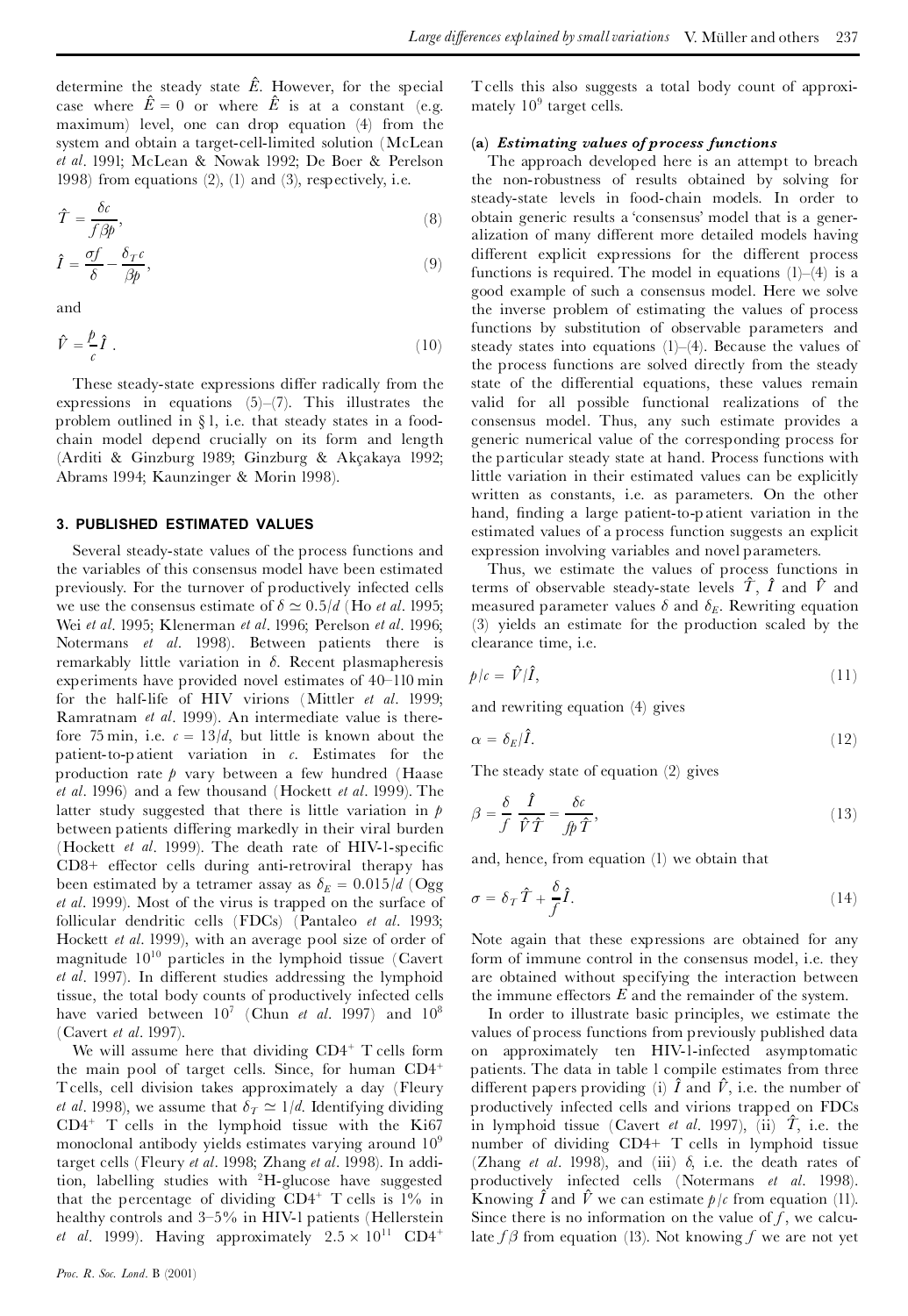#### Table 1. *Clinical data and the corresponding numerical estimates*

(The number of productively infected cells  $\hat{I}$  was calculated from table 1 in Cavert *et al.* (1997) by multiplying the column 'number of mononuclear cells (MNC) per gram of lymphoid tissue (LT) with >20 copies of HIV per cell' by the expected 700 g of lymphoid tissue in a 70 kg individual. Similarly, the steady-state viral burden  $\hat{V}$  in lymphoid tissue was calculated by multiplying the column `number of copies of HIV RNA per gram of LT on follicular dendritic cells (FDC)' in the same table by  $0.5 \times 700$  because viral RNA is double stranded and because of the 700 g of lymphoid tissue. Because the vast majority of the virions are associated with FDCs in lymphoid tissue (Cavert *et al*. 1997), this should provide a fair estimate of the total body burden. The number of target cells  $\tilde{T}$  was calculated from table 2 in Zhang *et al.* (1998) by multiplying the CD4<sup>+</sup> T cell count per microgram of lymphoid tissue by  $700 \times 10^6$  and by the fraction of Ki67+ CD4+ in lymphoid tissue. The death rates  $\delta$  of productively infected cells were copied from table 1 in Notermans *et al*. (1998). The values are estimated by the expressions in equations (11)–(14) derived in the text. Constant parameter values:  $\delta_T = 1$ ,  $\delta_l = 0.1$ ,  $\delta_E = 0.015$ ,  $E_0 = 8$ ,  $k = 10$ ,  $a = 1$  and  $h = 10^6$ . The identification number of each patient in column 1 is a compilation of those used in Cavert *et al.* (1997), Notermans *et al*. (1998) and Zhang *et al*. (1998), respectively.)

| ID<br>number | Ĩ<br>(cells)        | Ŷ<br>(virions)       | $\hat{T}$<br>(cells)     | $\delta$<br>$(\text{day}^{-1})$ | $\alpha$<br>$ cell^{-1}$<br>$\text{day}^{-1}$ | p/c<br>virions<br>$cell^{-1}$ ) | $f\beta$<br>$virions^{-1}$<br>$\rm{day}^{-1}$ | $\boldsymbol{\varepsilon}$<br>$(9/0^{-1})$ | β<br>$\rm (virions^{-1}$<br>$\text{day}^{-1}$ | $\sigma$<br>(cells<br>$\rm{day}^{-1}$ | Ê<br>$( \frac{0}{0} )$ | $\int$ |
|--------------|---------------------|----------------------|--------------------------|---------------------------------|-----------------------------------------------|---------------------------------|-----------------------------------------------|--------------------------------------------|-----------------------------------------------|---------------------------------------|------------------------|--------|
| typical      | 10 <sup>8</sup>     | $10^{10}$            | 10 <sup>9</sup>          | 0.50                            | $1.5 \times 10^{-10}$                         | 100                             | $5 \times 10^{-12}$                           | 40.6                                       | $8.5 \times 10^{-11}$                         | $1.9 \times 10^{9}$                   | 1.60                   | 0.059  |
| 48910        | $3.2 \times 10^8$   | $10^{11}$            |                          | 0.37                            | $4.7 \times 10^{-11}$                         | 326                             |                                               | 54.8                                       |                                               |                                       | 1.19                   | 0.077  |
| 49021        | $6.8 \times 10^{8}$ | $5.6 \times 10^{10}$ | $1.1 \times 10^{9}$      | 0.89                            | $2.2 \times 10^{-11}$                         | 82                              | $10^{-11}$                                    | 70.2                                       | $1.1 \times 10^{-10}$                         | $7.3 \times 10^{9}$                   | 0.93                   | 0.097  |
| 44 9 35      | $1.8 \times 10^{8}$ | $1.2 \times 10^{11}$ | $1.4 \times 10^{9}$      | 0.34                            | $8.6 \times 10^{-11}$                         | 700                             | $3.4 \times 10^{-13}$                         | 46.4                                       | $5.1 \times 10^{-12}$                         | $2.3 \times 10^{9}$                   | 1.41                   | 0.066  |
| 45 24 2      | $2.8 \times 10^{7}$ | $7 \times 10^9$      | $1.3 \times 10^{9}$      | 0.51                            | $5.4 \times 10^{-10}$                         | 250                             | $1.5 \times 10^{-12}$                         | 31.0                                       | $3.3 \times 10^{-11}$                         | $1.6 \times 10^{9}$                   | 2.04                   | 0.047  |
| 49 156       | $3.5 \times 10^{8}$ | $7 \times 10^{10}$   | $1.4 \times 10^{9}$      | 0.46                            | $4.3 \times 10^{-11}$                         | 200                             | $1.6 \times 10^{-12}$                         | 56.2                                       | $2 \times 10^{-11}$                           | $3.5 \times 10^{9}$                   | 1.16                   | 0.079  |
| 49 7 7 7     | $9.8 \times 10^{7}$ | $4.6 \times 10^{10}$ | $3.1 \times 10^8$        | 0.60                            | $1.5 \times 10^{-10}$                         | 464                             | $4.1 \times 10^{-12}$                         | 40.4                                       | $7 \times 10^{-11}$                           | $1.3 \times 10^{9}$                   | 1.61                   | 0.059  |
| 49684        | $1.4 \times 10^{8}$ | $2.2 \times 10^{10}$ | $5.1 \times 10^8$        | 0.37                            | $1.1 \times 10^{-10}$                         | 155                             | $4.6 \times 10^{-12}$                         | 43.9                                       | $7.3 \times 10^{-11}$                         | $1.3 \times 10^{9}$                   | 1.48                   | 0.063  |
| 44 699       | $4.6 \times 10^{7}$ | $8.8 \times 10^{9}$  | $\overline{\phantom{0}}$ | 0.52                            | $3.3 \times 10^{-10}$                         | 192                             | $\hspace{0.1mm}-\hspace{0.1mm}$               | 34.3                                       |                                               | $\overbrace{\qquad \qquad }^{}$       | 1.87                   | 0.051  |
| 48 503       | $10^8$              | $4.6 \times 10^{10}$ | $1.5 \times 10^{9}$      | 0.36                            | $1.4 \times 10^{-10}$                         | 433                             | $5.6 \times 10^{-13}$                         | 41.1                                       | $9.4 \times 10^{-12}$                         | $2.1 \times 10^{9}$                   | 1.58                   | 0.059  |
| ratio        | 24                  | 17                   | 4.8                      | 2.4                             | 24                                            | 8.5                             | 29                                            | 2.3                                        | 22                                            | 5.6                                   | 2.2                    | 2.1    |

able to use equation (14) in estimating  $\sigma$ . As noted above, the estimates listed in table 1 reflect true 'values' of the corresponding process in that patient. The variation in these estimates therefore provides generic information about the variation in the processes determining the viral load in each patient. As a measure of the variation in each column, the bottom row of table 1 shows the ratio of the highest over the lowest value of each variable or process. The first line of table 1 gives a 'typical patient', corresponding to a rounded average of the data.

The variation in this data set seems considerably less than the typical orders of magnitude variation (Mellors *et al.* 1996). The variations in  $\hat{V}$  and  $\hat{I}$  are 'only' 17-fold and 24-fold, respectively (see table 1). This is partly due to the fact that we considered the lymphoid tissue. In peripheral blood the variation in the viral load is approximately 100-fold (Notermans *et al*. 1998). However, in this patient set, the viral load in the peripheral blood is not correlated with either  $\hat{V}$  or  $\hat{I}$  in the lymphoid tissue. Because the total body viral load is largely confined to the lymphoid tissue, here we only consider lymphoid tissue data. We will return to the issue of explaining the orders of magnitude variation in figure 1.

Although we found a reasonable correlation between *I*^ and  $\hat{V}$  ( $r = 0.79$  and  $p < 0.01$ ) in this study, the 8.5-fold variation in  $p/c$  demonstrates that there is still considerable variation in the  $\hat{V}/\hat{I}$  ratio. Note that there is a discrepancy with the study of Hockett *et al*. (1999) who found  $\hat{V}/\hat{I}$  ratios that were an order of magnitude larger. This is probably due to different measurement techniques. In the data sets used for the present paper and with the intermediate estimate of  $c = 13/d$  (Mittler *et al.* 1999; Ramratnam *et al*. 1999) we obtained production rates *p* of

a few thousand virions per cell per day. The observed 8.5-fold variation could obviously be due to patient differences in  $c, p$  or in the retention of virus particles in the lymphoid tissue. Finally, the two process functions that vary most are  $\alpha$  and  $f\beta$ .

# **4. EXPLICIT EXPRESSIONS FOR PROCESS FUNCTIONS**

#### **(a)** *The cytotoxic model*

One can retrieve previous cytotoxic control models by allowing the process  $\delta$  to depend on the immune response. For example, one could write

$$
\delta = \delta_I + \alpha k E, \tag{15}
$$

or

$$
\delta = \delta_I + kE,\tag{16}
$$

where  $\delta_I$  is the normal death rate and  $kE$  represents the cytotoxic killing of productively infected cells. In the model of Nowak & Bangham (1996) the killing is weighted by the immune responsiveness  $\alpha$ , as in equation (15). Using equations (11)–(14) and setting  $f = 1$ , one can again calculate  $\alpha$ ,  $p/c$ ,  $\beta$  and  $\sigma$  for every patient in table 1 in order to obtain the correct steady state with either of these models. The novel parameters  $\delta_I$  and *k* only change the steady-state immune response  $\hat{E}$  and no other variable of the system. They can be changed freely provided that  $\delta_I < \delta$  and  $\dot{E} > 0$ .

Having specified the effect of the immune response in equations (15) and (16) one may solve for the steadystate level  $\overrightarrow{E}$ . However, the form of the steady-state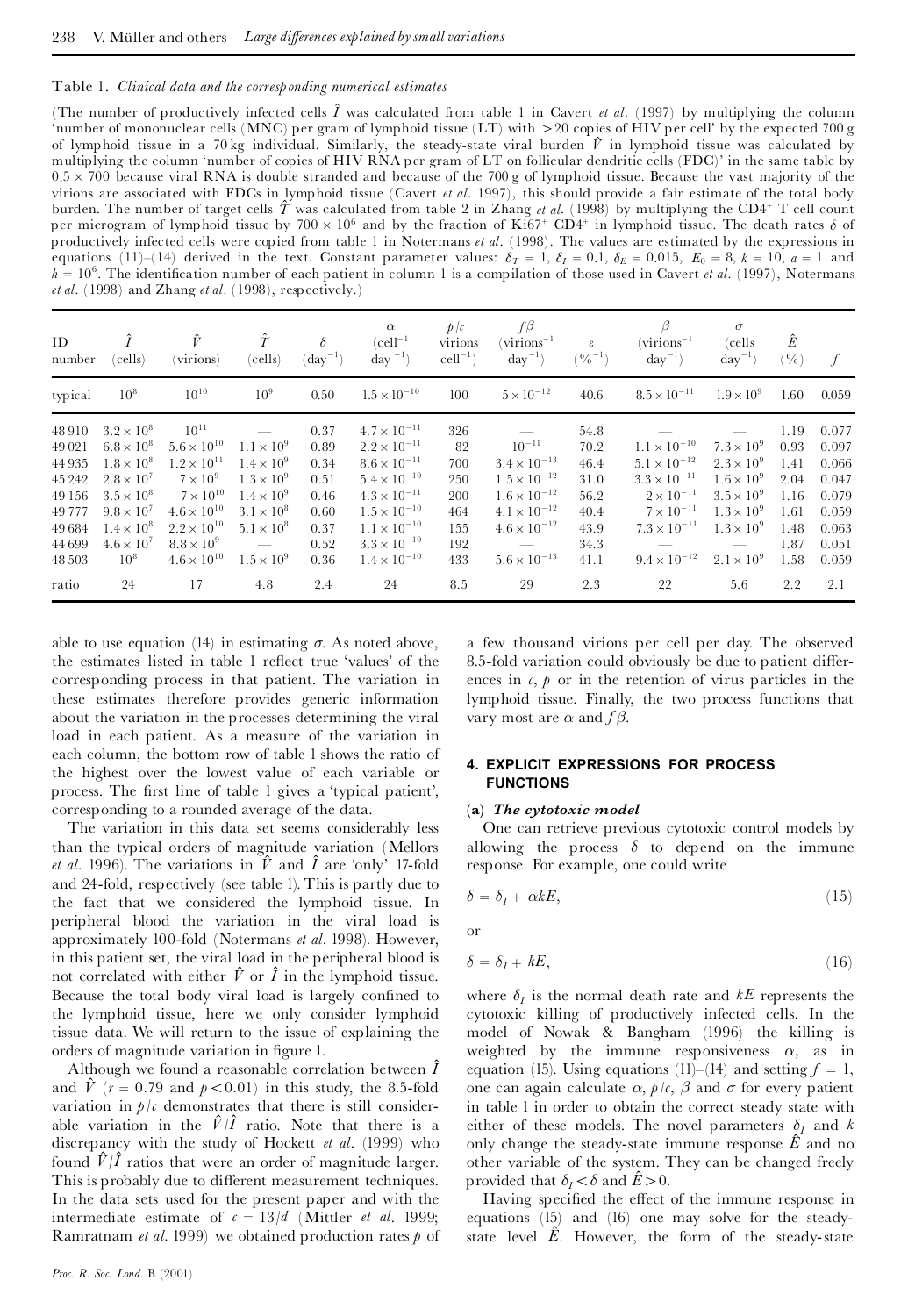

Figure 1. Analysis of the effects of small parameter variations in the 'early cytotoxic' model of equations  $(1)-(4)$ ,  $(17)$  and  $(18)$ . The stable non-trivial equilibrium value *I* was calculated for 250 different parameter combinations of  $\varepsilon$ ,  $\beta$  and  $\sigma$  and plotted against  $(a-c)$  the parameter values used, (*d*) the corresponding equilibrium value *E*, (*e*) the cytotoxicity level *f*, and (*f*) the potential 'target-cell-limited' level  $I<sub>T</sub>$  in the case of an anti-CD8 treatment. The values of  $\varepsilon$ ,  $\beta$  and  $\sigma$  were independently drawn from log-normal distributions, with a standard deviation such that 95% of the parameter values cover a threefold range around the estimated parameter values of the `typical patient' (see table 1). All other parameters are as described in the legend to table 1. The parameter estimates and equilibrium values of the typical patient are indicated by the horizontal and vertical lines. (*d*) The dashed line indicates the Ogg *et al.* (1999) relationship. It is this figure that sets our estimate of  $E_0$ : by setting  $E_0 = 8$  in  $\hat{E} = E_0 - 0.8 \log I$ , we allow the rightmost patients (having  $\hat{I} = 10^9$ ) to still have an immune response of  $\hat{E} = 0.8$ %. At  $\hat{I} = 10^{10}$  the immune response vanishes.

expression strongly depends on the form of the model. With equation (15) it is a non-monotonic function of the immune responsiveness  $\alpha$  (Nowak & Bangham 1996) and with equation (16) it is an increasing saturation function of  $\alpha$ . Moreover, one may study models that are totally independent of target cell levels by letting  $f = 1/T$ . In such models  $\hat{E}$  is either independent of  $\alpha$  (with equation (16)) or an inverse function of  $\alpha$  (with equation (15)). Thus, these four cytotoxic models all have different predictions for the relation between the steady-state immune response  $\hat{E}$  and  $\alpha$  and, hence (see equations (5) and (6)), for the relation between  $\hat{E}$  and the viral load  $\hat{V}$ . Having such nongeneric predictions it seems impossible to conclude whether or not cytotoxic control models are in agreement with the observed strong negative correlation between the viral burden  $\hat{V}$  and the cytotoxic immune response  $\hat{E}$  as reported by Ogg *et al*. (1998). Finally, in all of these models, the large variation in the viral burden can only be attributed to large variations in the immune responsiveness  $\alpha$  (and, more unlikely, in the turnover of the immune response  $\delta_F$ ) (see equation (5) and Nowak & Bangham (1996)). We have argued above that such large variations in  $\alpha$  are likely to involve a number of hidden factors.

#### *Proc. R. Soc. Lond.* B (2001)

### **(b)** *Employing the variation in the estimated values*

An important point of this paper is using the differences in the patient-to-p atient variation in the various process functions in order to incorporate more biology into the model. First, both  $\alpha$  and  $f\beta$  are process functions that vary widely. If the number of productively infected cells *I* generally varies by orders of magnitude between patients (Mellors *et al.* 1996),  $\alpha$  would also have to vary by orders of magnitude (Nowak & Bangham 1996). To us this suggests that  $\alpha$  is not a 'true' parameter and is, indeed, more likely to reflect a process. Second, there is generally little variation between HIV-1-positive patients in the turnover  $\delta$  of productively infected cells (Ho *et al.*) 1995; Wei *et al*. 1995; Klenerman *etal*. 1996; Perelson *etal*. 1996). By our process function approach this would suggest that  $\delta$  can be explicitly expressed as a constant and that the cytotoxic expressions written above need not be the most appropriate choice for the effect of the immune response. An alternative possibility is that most of the infected cells are removed by cytotoxic T lymphocytes (CTLs) before they start to produce virus in large quantities (Klenerman *et al*. 1996). Since this can be incorporated by writing the process function *f* as an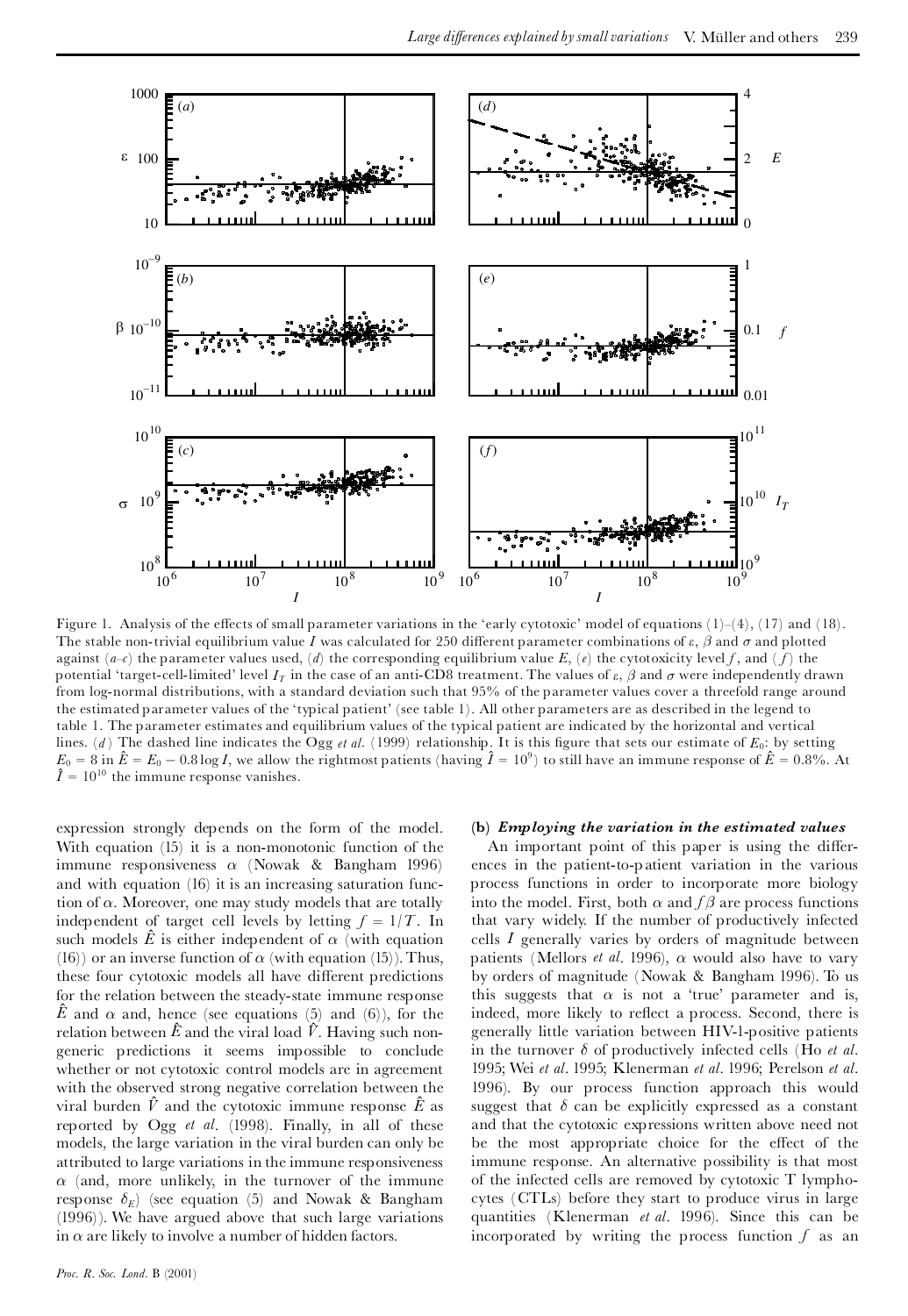explicit expression involving the immune response *E*, this would allow another process to account for part of the variation in  $f\beta$ . Because of the data supporting a role of target cell availability and viral virulence in setting the steady-state viral burden, *I*^ should not only depend on the immune responsiveness  $\alpha$ , but should also depend on the target cell production  $\sigma$  and the infection rate  $\beta$ . In the consensus model this is not the case because the form of equation (4) only allows for solving the steady state  $\hat{I}$ from the immune response equation. Replacing  $\alpha$  by an expression allowing the proliferation of *E* to be a competitive saturation function of *I* (De Boer & Perelson 1998) allows one to tune parameters such that the steady state of equation (4) largely determines  $\hat{I}$  (i.e. for  $\varepsilon \to 0$ ) or  $\hat{E}$  (i.e. for  $h \to 0$ ).

These biological constraints can be implemented in the consensus model by writing the following expressions for our process functions:

$$
\alpha = \frac{a}{h+I} \frac{1}{1+\varepsilon E},\tag{17}
$$

and

$$
f = \frac{1}{1 + kE},\tag{18}
$$

which allows for saturation in *I* and competition between the *E* cells, and the cytotoxic response eliminates a fraction of the recently infected cells. Note that  $\delta$  now remains independent of *E*. Equations (17) and (18) represent an 'early cytotoxicity' functional realization of the consensus model of equations  $(1)$ – $(4)$ . The cytotoxic killing of infected cells predominantly takes place in the earlier stages of cellular infection before the infected cells start to produce virus in large quantities (Klenerman *et al*. 1996).

Setting proper values of the parameters of this model will yield the observed steady state. Thus, we can allow for more biology by imposing additional biological constraints on the values of  $\varepsilon$ ,  $\beta$  and  $\sigma$ . The paper by Ogg *et al.* (1998) established a well-defined inverse relation between the steady-state viral load and the CD8<sup>+</sup> T-cell response in the peripheral blood. From fig. 2*B* in Ogg *et al.* (1998) we read that  $log[RNA_{plasma}] \simeq log[RNA_0]$  $-2\hat{E}$ , where  $\hat{E}$  is the CTL response measured as the percentage of CTLs specific for HIV-1 epitopes. The paper by Hockett *et al*. (1999) allows us to compute the plasma RNA viral load from the number of productively infected cells in the tissue (i.e. *I* in the model) by their relationship  $log[RNA_{\text{plasma}}] \simeq log[RNA_0] + 1.6 log[I]$ . In combination, this yields the result that the expected immune response is  $\hat{E} \simeq E_0 - 0.8 \log[\hat{I}]$ . For our typical patient this gives  $E \simeq 1.6\%$  as a typical value (see table 1). In addition, experiments with SIV-infected macaques where anti-CD8 treatment resulted in an enormous increase in the viral burden ( Jin *etal*. 1999; Schmitz *et al*. 1999) have suggested that the CD8 immune response has a large impact on the steady-state viral burden. Setting  $k = 10$  we achieve a removal of more than 95% of the infected cells (see the *f* -values in table 1). Thus, a rapid increase in the viral load is expected if one were to decrease *E* in order to simulate an anti-CD8 treatment (see below).

Having estimated  $\hat{E}$  from  $\hat{I}$ , we calculate the expected value of *f* from equation (18). Knowing the expected  $\hat{f}$ , we are able to compute  $\beta$  and  $\sigma$  from equations (13) and (14). Because we know that  $CD8^+$  effector T cells can proliferate relatively fast, i.e.  $a \approx 1 \text{ day}^{-1}$  and because we think that, due to the high antigen load, the immune response to HIV should typically be saturated, i.e.  $h = 10^6 \ll \hat{I}$ , we solve the competition parameter  $\varepsilon$  from equations (12) and (17) as

$$
\varepsilon = \frac{1}{\hat{E}} \left( \frac{a\hat{I}}{\delta_E (h + \hat{I})} - 1 \right). \tag{19}
$$

This procedure yields a complete estimation of all process functions for each individual patient in table 1. From the constraints imposed on the values of  $\varepsilon$ ,  $\beta$  and  $\sigma$ , we naturally obtain steady states where the level of the immune response follows the `Ogg *et al*. (1998)' relationship with the viral burden. In addition, the immune response very effectively clears recently infected cells in all patients, i.e. in all patients  $f \ll 1$ . The 24-fold variation in  $\alpha$  is indeed resolved by small variations in  $\varepsilon$  and  $\sigma$ (see table 1). Equation (19) yields high values for  $\varepsilon$ , i.e. strong competition. CD8 immune responses could indeed be impaired during HIV infection due to a lack of HIVspeci¢c helper T cells (Mori *et al*. 2000; Oxenius *et al*. 2000). Because  $\epsilon \hat{E} \gg 1$  and  $h \ll \hat{I}$ , the  $\alpha EI$  proliferation term in equation (4) is approaching the `source' term  $\sigma_E = a/\varepsilon$ . Apparently, we need only small variations in this source term.

The large variation in  $f\beta$  has been resolved by small variations in  $f$ , but the variation in  $\beta$  has remained large. The reason for this is that, if patients have a high  $\ddot{V}/\ddot{I}$ ratio, then one obtains a high estimate for their scaled production rate  $p/c$  from equation (11). Hence, to account for their relatively low  $\hat{I}$ , a low estimate for  $\beta$  is obtained from equation (13). The large residual variation in  $\beta$ might be partly explained by different rates of retention in the lymphoid tissue, provided that free and bound virus particles have different infectivity.

The steady state turned out to be stable for all para meter values used in table 1 (and in figure 1). Although we have concentrated on a steady-state analysis, we did check how our `typical patient' would respond to an anti-CD8 treatment ( Jin *et al*. 1999; Schmitz *et al*. 1999) simulated by a large reduction of the effector population (e.g.  $E = \hat{E}/100$ ). Decreasing *E* this much sharply increases *f* such that the viral load increases more than tenfold in a few days. The target cells decrease on a similarly rapid time-scale and a target-cell-limited steady state is monotonically approached. However, thanks to the high proliferation rate of  $a = 1 \text{ day}^{-1}$ , the effector population recovers on a time-scale of weeks. As a consequence, the viral load decreases and target cells recover and the pre-treatment equilibrium in table 1 is approached monotonically on a time-scale of weeks (not shown). This is in good agreement with other data (Jin *et al*. 1999; Schmitz *et al*. 1999).

In order to demonstrate that small parameter variations in this model can also account for the typically 1000-fold variations in the viral burden, we vary the values of  $\varepsilon$ ,  $\beta$  and  $\sigma$  around their typical value in figure 1. Taking the typical value for each parameter from table 1 as the mean of a log-normal distribution we set the standard deviation such that 95% of the parameter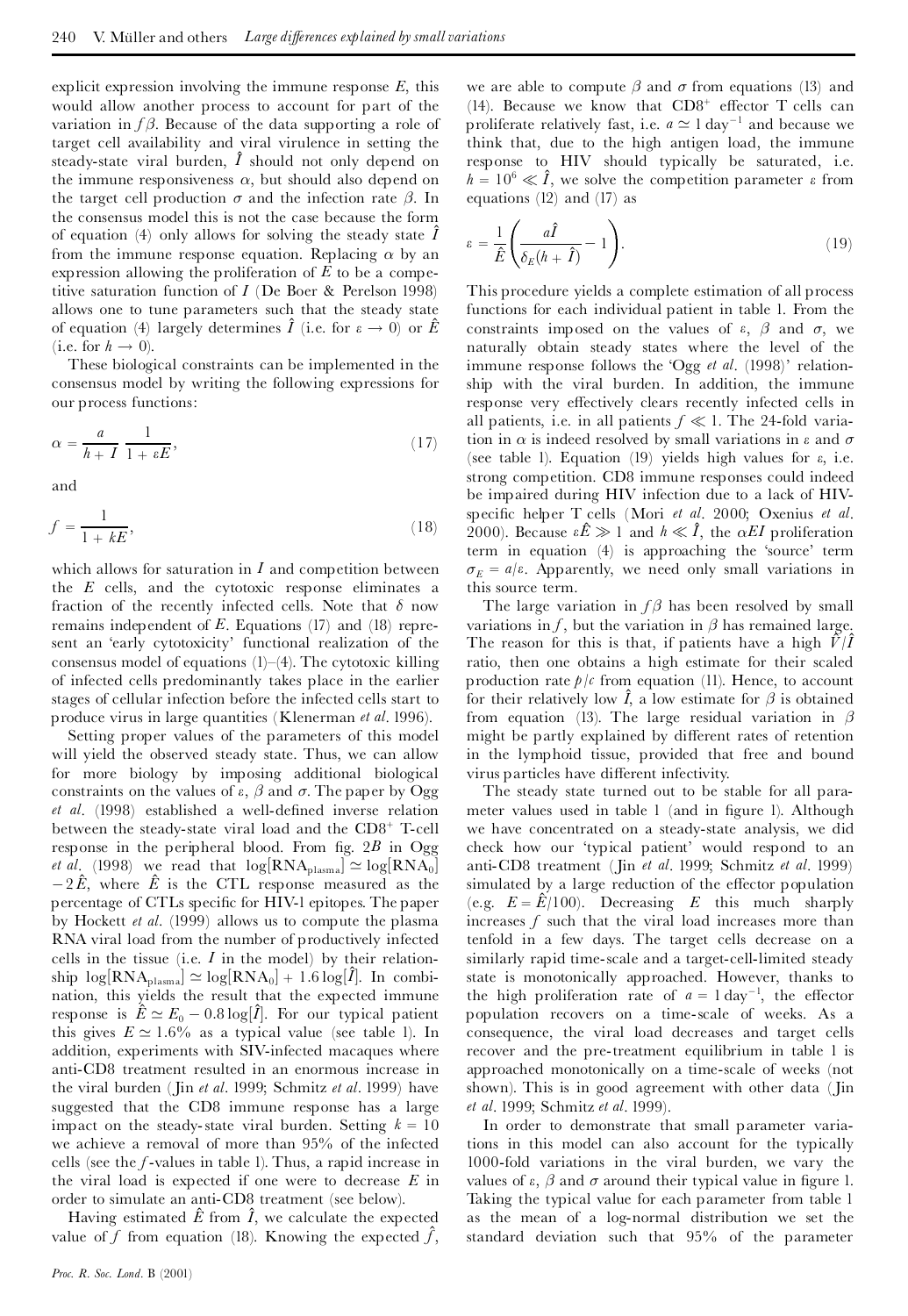values cover at most a threefold range around the mean. Having drawn  $\varepsilon$ ,  $\beta$  and  $\sigma$  independently, we compute the corresponding steady state of the system. We have plotted each actual parameter value with its corresponding steady state  $\hat{I}$  in figure  $1a-c$ . Allowing for this threefold variation in  $\varepsilon$ ,  $\beta$  and  $\sigma$  only, we obtain a variation of three orders of magnitude in  $\hat{I}$ . The immune response  $\hat{E}$ and cytotoxicity level *f* as they are realized by these para meter values are plotted in figure  $\mathrm{d} \mathcal{A}, \mathcal{E}$ . Figure  $\mathrm{d} \mathcal{f}$  depicts the expected effect of the anti-CD8 treatment of  $\overline{\text{lin}}$  *et al.* (1999) and Schmitz *et al*. (1999). The steady-state viral burden expected in the absence of an immune response, i.e.  $\hat{I}$  as defined by equation (9), is plotted on the *y*-axis. Note that, over the entire range, this 'target-cell-limited'  $I<sub>T</sub>$  level remains much higher than the  $\lim$ mmunecontrolled' *I*^.

Our results demonstrate that, by the process function approach, we have indeed achieved what we aimed for. Variations in the viral burden are now collectively accounted for by variations in (i) the target cell production  $\sigma$ , (ii) the CD8 competition  $\varepsilon$ , and (iii) the infection rate  $\beta$ . Moreover, in order to account for the three orders of magnitude increase in the viral burden we only need a threefold variation in  $\sigma$ ,  $\beta$  and  $\varepsilon$ . This seems a natural result because, by our present approach, processes varying widely are replaced by explicit expressions in terms of the dependent variables of the model and of new parameters. It thus becomes possible to account for the wide variation by combining smaller variations in several parameters and/or variables of the new model.

# **5. CONCLUSIONS**

Obviously, our estimated values of the process functions remain crude approximations. For instance, it is probably not correct to assume that all Ki67<sup>+</sup> CD4<sup>+</sup> T cells are proper target cells for HIV-1. However, the estimates presented here mainly serve as an illustration of the process function approach that can be employed as a heuristic way of allowing experimental data to guide further model development. The parameter that retains most variation is the infection rate  $\beta$ . Indeed,  $\beta$  could be written as a function of the viral load  $V$  in order to reflect the differential trapping on the FDC network (Hockett *et al*. 1999).

Empirical studies into the factors controlling an HIV-1 infection during clinical latency have largely relied on correlating the steady-state viraemia with steady levels of the immune response (Ogg *et al*. 1998) and/or with target cell availability (Orendi *et al*. 1998). However, such an approach is not robust because different models predict radically different correlations. The inverse problem of estimating the values of processes from observed steadystate values gives far more robust results. In addition, the observed variations in these estimates suggested writing explicit expressions for the underlying process. This enabled us to develop novel models in which several factors collectively determine the steady-state viral burden in the asymptomatic phase.

We thank José Borghans and Lee Segel for helpful discussions. V.M. is supported by the Hungarian Scientific Research Fund (OTKA). A.F.M.M. is supported by the Priority Program

Nonlinear Systems of the Netherlands Organization for Scienti fic Research and R.J.D.B. is partially supported through the Theoretical Immunology Program of the Santa Fe Institute by the Jeanne P. and Joseph M. Sullivan Foundation. We thank Dr Daan Notermans for providing the combination of patient identifications required for producing table 1.

## **REFERENCES**

- Abrams, P. A. 1994 The fallacies of `ratio-dependent' predation. *Ecology* **75**, [1842^1850.](http://alidoro.catchword.com/nw=1/rpsv/0012-9658^28^2975L.1842[csa=0012-9658^26vol=75^26iss=6^26firstpage=1842])
- Arditi, R. & Ginzburg, L. R. 1989 Coupling in predator^prey dynamics: ratio-dependence. *J.Theor. Biol*. **139**, [311^326.](http://alidoro.catchword.com/nw=1/rpsv/0022-5193^28^29139L.311[csa=0022-5193^26vol=139^26iss=3^26firstpage=311])
- Bonhoeffer, S., Coffin, J. M. & Nowak, M. A. 1997<sub>a</sub> Human immunodeficiency virus drug therapy and virus load. *J. Virol*. **71**, 3275^3278.
- Bonhoeffer, S., May, R. M., Shaw, G. M. & Nowak, M. A. 1997*b* Virus dynamics and drug therapy. *Proc. Natl [Acad.](http://alidoro.catchword.com/nw=1/rpsv/0027-8424^28^2994L.6971[nlm=9192676]) Sci. USA* **94**, [6971^6976.](http://alidoro.catchword.com/nw=1/rpsv/0027-8424^28^2994L.6971[nlm=9192676])
- Borrow, P., Lewicki, H., Hahn, B. H., Shaw, G. M. & Oldstone, M. B. 1994 Virus-specific CD8+ cytotoxic Tlymphocyte activity associated with control of viremia in primary human immunodeficiency virus type 1 infection.  $\tilde{J}$ . *Virol*. **68**, 6103^6110.
- Borrow, P. (and 10 others) 1997 Antiviral pressure exerted by HIV-1-specific cytotoxic T lymphocytes (CTLs) during primary infection demonstrated by rapid selection of CTL escape virus. *Nature Med*. **3**, [205^211.](http://alidoro.catchword.com/nw=1/rpsv/1078-8956^28^293L.205[nlm=9018240])
- Cavert, W. (and 13 others) 1997 Kinetics of response in lymphoid tissues to antiretroviral therapy of HIV-1 infection. *Science* **276**, [960^964.](http://alidoro.catchword.com/nw=1/rpsv/0036-8075^28^29276L.960[nlm=9139661]) (Erratum in *Science* **276**, 1321.)
- Chun, T. W. (and 14 others) 1997 Quantification of latent tissue reservoirs and total body viral load in HIV-1 infection. *Nature* **387**, 183^188.
- Deacon, N. J. (and 19 others) 1995 Genomic structure of an attenuated quasi species of HIV-1 from a blood transfusion donor and recipients. *Science* **270**, [988^991.](http://alidoro.catchword.com/nw=1/rpsv/0036-8075^28^29270L.988[nlm=7481804])
- De Boer, R. J. & Perelson, A. S. 1998 Target cell limited and immune control models of HIV infection: a comparison. *[J.](http://alidoro.catchword.com/nw=1/rpsv/0022-5193^28^29190L.201[nlm=9514649]) Theor. Biol*. **190**, [201^214.](http://alidoro.catchword.com/nw=1/rpsv/0022-5193^28^29190L.201[nlm=9514649])
- De Boer, R. J., Boucher, C. A. & Perelson, A. S. 1998 Target cell availability and the successful suppression of HIV by hydroxyurea and didanosine. *AIDS* **12**, 1567^1570.
- Embretson, J., Zupancic, M., Ribas, J. L., Burke, A., Racz, P., Tenner-Racz, K. & Haase, A. T. 1993 Massive covert infection of helper T lymphocytes and macrophages by HIV during the incubation period of AIDS. *Nature* **362**, 359^362.
- Fauci, A. S. 1993 Multifactorial nature of human immunodeficiency virus disease: implications for therapy. *[Science](http://alidoro.catchword.com/nw=1/rpsv/0036-8075^28^29262L.1011[nlm=8235617])* 262, [1011^1018.](http://alidoro.catchword.com/nw=1/rpsv/0036-8075^28^29262L.1011[nlm=8235617])
- Fleury, S. (and 19 others) 1998 Limited CD4+ T-cell renewal in early HIV-1 infection: effect of highly active antiretroviral therapy. *Nature Med*. **4**, [794^801.](http://alidoro.catchword.com/nw=1/rpsv/1078-8956^28^294L.794[nlm=9662370])
- Ginzburg, L. R. & Akçakaya, H. R. 1992 Consequences of ratio-dependent predation for steady-state properties of ecosystems. *Ecology* **93**, 1536^1543.
- Goulder, P. J. (and 11 others) 1997 Late escape from an immunodominant cytotoxic T-lymphocyte response associated with progression to AIDS. *Nature Med*. **3**, [212^217.](http://alidoro.catchword.com/nw=1/rpsv/1078-8956^28^293L.212[nlm=9018241])
- Haase, A. T. (and 13 others) 1996 Quantitative image analysis of HIV-1 infection in lymphoid tissue. *Science* **274**, [985^989.](http://alidoro.catchword.com/nw=1/rpsv/0036-8075^28^29274L.985[nlm=8875941])
- Hellerstein, M. (and 11 others) 1999 Directly measured kinetics of circulating T lymphocytes in normal and HIV-1-infected humans. *Nature Med*. **5**, [83^89.](http://alidoro.catchword.com/nw=1/rpsv/1078-8956^28^295L.83[nlm=9883844])
- Ho, D. D., Newmann, A. U., Perelson, A. S., Chen, W., Leonard, J. M. & Markowitz, M. 1995 Rapid turnover of plasma virions and CD4 lymphocytes in HIV-1 infection. *Nature* **373**, 123^126.